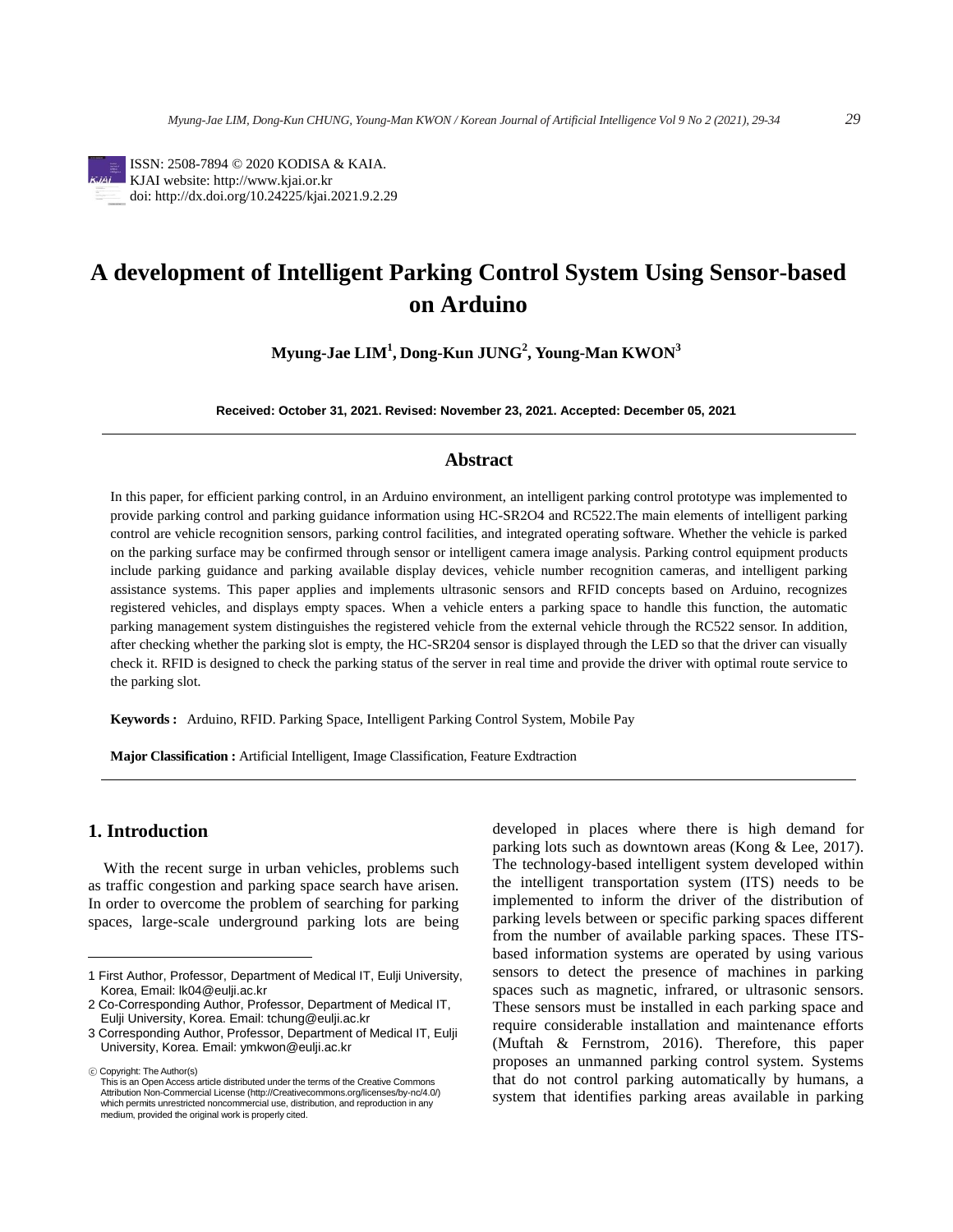lots, a system that guides incoming vehicles to empty parking spaces, a system that provides location of parked vehicles, a free parking system (Steela, Birdsong, & Reddy, 2019).

## **2. Literature Review**

## **2.1. Parking Control System**

A Parking Control System, used for efficient parking, is a system that manage and support parking, including guidance on parking facilities, parking space reservations, vehicle safety management, parking location check, parking fee payment, and broadcasting nearby road conditions (Halleman, 2003).

#### **2.2.1 Remote control Method**

A remote controller receiver is mounted on the parking circuit breaker to operate the circuit breaker using a wireless remote controller in the vehicle. It's a simple way to use it, so it's suitable for places with low breakdowns, low cost, and low number.

#### **2.2.2 Remote control Method**

A remote controller receiver is mounted on the parking circuit breaker to operate the circuit breaker using a wireless remote controller in the vehicle. It's a simple way to use it, so it's suitable for places with low breakdowns, low cost, and low number.

#### **2.2.3 RF Method**

When a reader is installed in front of a parking breaker and attached to a vehicle, a card recognizes vehicle information and control access. Suitable when there are many incoming vehicles such as apartment complexes and residential and commercial.

#### **2.2.4 Recognize a car number Method**

The vehicle is recognized at the time of entering and exiting the vehicle, and the license plate of the vehicle is photographed to manage the recognition result. Operation of the parking circuit breaker by transmitting the license plate to the PC in a photo/video. There is no hassle in enabling rapid vehicle inquiry, and it is suitable for large apartments and residential and commercial complex facilities (Edin & Una, 2018).

## **2.2 Arduino Board & Sensors**

Arduino is a developer platform equipped with a microcontroller capable of program operation. It has a variety of functions so that even developers with

professional knowledge in need of complex functions can be satisfied. It also provides a wide range of scalability. Due to its wide range of application, Arduino is actively applied in the educational field where creative and convergent activities take place.

#### **2.3 Ultrasonic Sensor**

Sensors use the characteristics of ultrasonic waves, which have frequencies (about 20 kHz or more) that are too high for human ears. Ultrasonic waves can be used on air, liquids, or solids.



**Figure 1 :** Arduino Board & Sensor

With high frequency and short wavelength, ultrasonic waves can be used for high resolution measurement. The wavelength used in ultrasonic sensors is chosen by the sound speed and frequency of sound waves of the medium, for example, 1mm to 100mm in the sea, 0.5mm to 15mm in the metal detection, and 5 to 35mm in air. The ultrasonic sensor has the same transmission device and reception device of ultrasonic waves, and as for the sensor material, a self-deformation material (ferrite, etc.) or a voltage and electrical deformation materials are used. Figure 2 shows the Arduino ultrasonic sensor HC-SR204.[4].

#### **2.4 RFID**

RFID refers to a technology that enables identification of objects such as objects or people using radio frequency (RF). RFID is used as a method of storing information in an RFID tag composed of an antenna and a chip, attaching it to an application target, and then recognizing information through an RFID reader (Faiz, Patrik, Saideep, Omkar, & Nikhilkumar, 2016). RFID is used in a similar manner to reading an existing barcode. However, unlike barcodes, data can be recognized without direct contact with an object or using any aiming line. In addition, multiple information may be recognized or modified at the same time, and information may be recognized even if there is an obstacle between the tag and the reader. RFID allows a large amount of data compared to barcode. Nevertheless, the speed of reading data is very fast and the reliability of data is also high. Data can be repeatedly recorded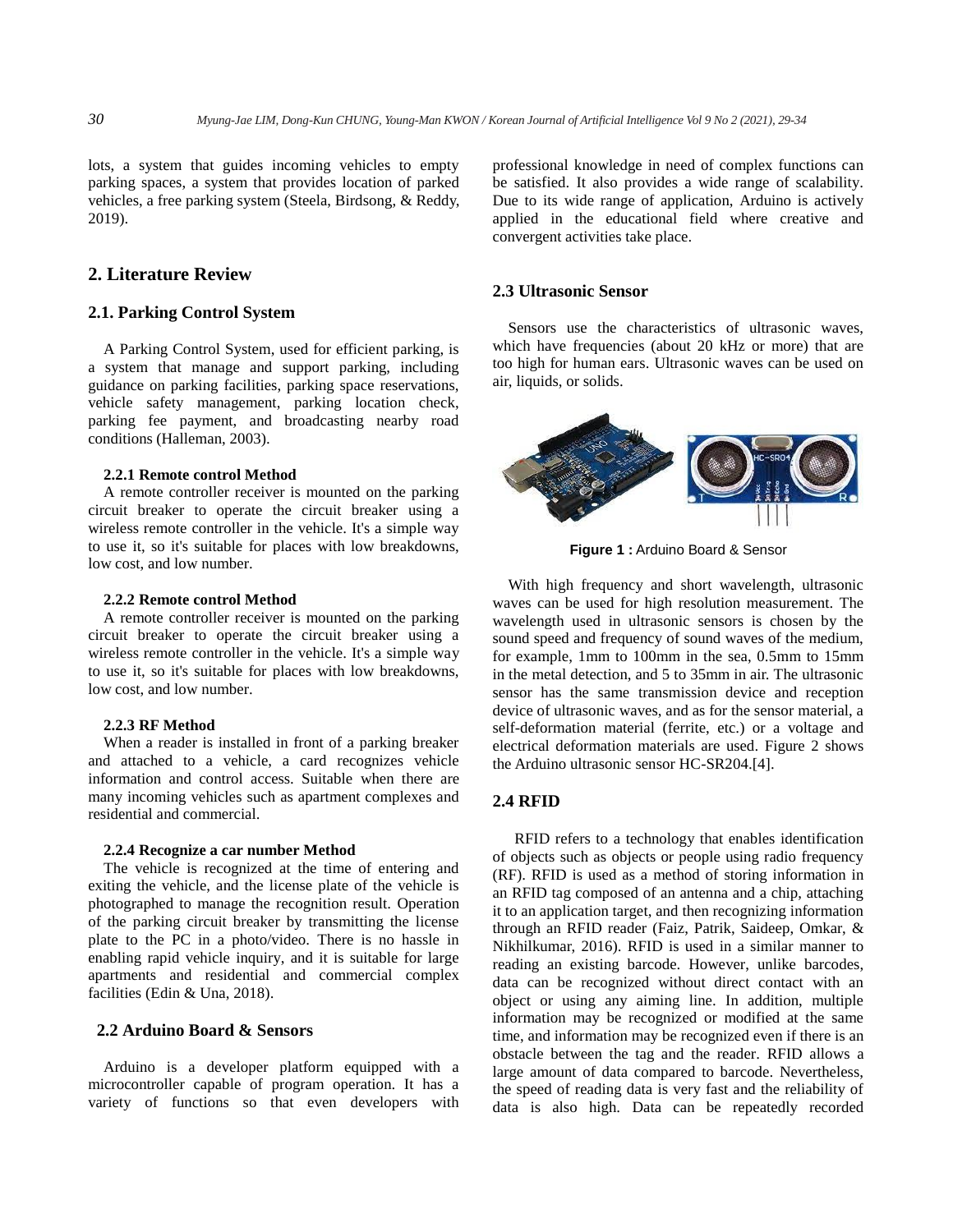according to the type of RFID tag, and can be used semipermanently unless there is physical damage (Guo, Dong, Li, & Gao, 2017).

## **3. Intelligent Parking Control System Design and Implementation**

Intelligent Parking Control System (Smart Parking) refers to a system that automatically manages the system without human control, to identify available parking slots, guide vehicles to empty parking spaces and bill parking fees. It includes an inter-road vehicle navigation support system that has minimum impact on traffic. Unlike conventional methods, vehicle information is transmitted to the parking DB with vehicle number recognition that minimizes unrecognition and error range through multishot, and the driver completes parking according to the signal and guidance control system. Before or during parking, the parking fee is settled through various payment methods through an unmanned calculator, and then FREE-PASS is performed with parking number recognition. In addition, I would like to consider the mobile parking payment method.

It can also be applied to the parking management and management fee system of newly constructed apartment complexes. It is expected to completely solve the problem of parking services in buildings, residential and commercial complexes and apartment complexes that have been a problem.

## **3.1 System Design**

The system in this paper aims to effectively manage parking spaces and promote driver convenience by using various sensors such as RFID sensors and ultrasonic sensors based on Arduino. When parking, RFID distinguishes registered vehicle and external vehicle and a vacant seat is displayed by ultrasonic sensor. This enables the parking lot to be managed by a control system.



**Figure 2 :** Intelligence Parking Lot Control System Diagram

Figure 2 shows the overall conceptual diagram of the parking control system designed in this paper. The components of this system are as follows. HC-SR2O4 and RC522 distinguish the parked vehicles and information about available slot is displayed on LEDs. The parking control server manages the parking lot status DB, displays the remaining parking space, and bills external vehicles. Finally, when a registered vehicle enters the parking lot, Control System managed by lot status DB navigates the driver to vacant slot.

### **3.2 System Algorithm**



**Figure 3 :** Parking Lot Control System Flow

Figure 3 above shows parking space management and guidance algorithm using HC-SR204 and RC522. First, HC-SR204 sensor recognizes that the vehicle has entered the parking space. Next, by reading the RFID tag attached to the vehicle with RFID reader installed in the parking space, vehicle is classified into registered or external group. LED is designed to display a red when the vehicle is parked in the parking space and a green when empty. Parking management RFIDs include RFID readers/liters of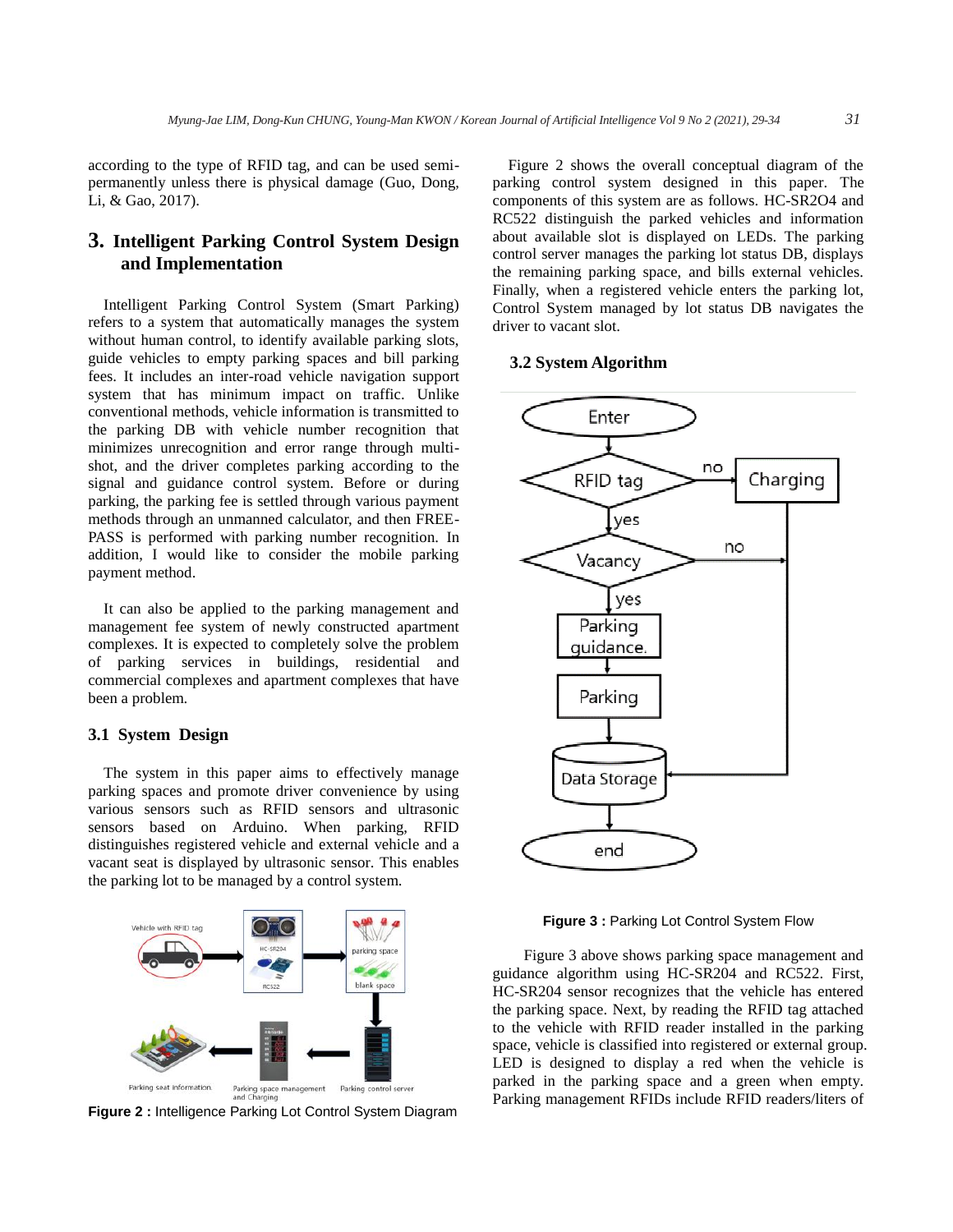a wide range of frequencies, including active 2.45 GHz, active 433 MHz, ultra-high frequencies (UHF 865-868 or 902-928), high frequencies (13.56 MHz), and low frequencies (125 kHz and 134 kHz). RFID leaders or questioners of parking management RFID comply with various international standards such as ISO and EPC Global Gen 2 and are key components of many Internet of Things (IoT) projects. The RFID reader for parking management is used in various industrial fields. Mining operations, construction companies, and manufacturers can track high value assets because of their long reading ranges through active 2.45 GHz and 433 MHz readers. For inventory tracking and monitoring, supply chain and manufacturing customers can choose either UHF 865-868 or 902-928 RFID reader due to read speed, accuracy and low system cost. Other valuable assets, such as game chips and library books, can be tracked using a high frequency 13.56 MHz reader. In addition, when monitoring items in liquid or metal-based environments, they are selected by companies with high frequencies of 125 kHz and 134 kHz. In addition, information about the slot is stored in the server. Based on this information, when the RFID tag enters the RFID reader area, it generates 'enter' signal, and 'leave' signal when the vehicle is out of the area. When a vehicle with an RFID tag enters the parking lot, it checks the current parking lot status stored in DB and guides the closest slot to the driver's house according to the information stored in the tag. RFID readers installed at each intersection are designed to guide the vehicle to the parking space by indicating the direction for destination.

#### **3.3 System Implementation**

The following specifications of the ultrasonic sensor were observed, designed, and implemented. The ultrasonic range module HC-SR204 provides 2cm-400cm non-contact. Measurement function and range accuracy can reach 3mm. The module includes an ultrasonic transmitter, receiver, and control circuit. The basic principle work is as follows.

- 1) Use IO trigger for a high level signal of at least 10us.
- 2) The module automatically transmits eight 40 kHz, detects whether one of the following exists, and resends the pulse signal.
- 3) When the signal returns through the high level, the high output IO duration is the time from ultrasonic transmission to return.

The following are the precautions for implementing Arduino. It is not desirable to connect the module directly to electricity. When connected to electricity, the GND terminal must be connected first. Otherwise, it affects the normal operation of the module. When testing an object, the area is more than 0.5 square meters and if the plane requests it as smoothly as possible, it affects the measurement results.



**Figure 4 :** Parking Signal

Figure 4 shows the implementation of parking space management using Arduino HC-SR204 and RC522. The left side indicates an empty slot, and the right side indicates occupied slot.

| #include $\langle$ SPI.h $>$              |
|-------------------------------------------|
| #include < $MFRC522.h>$                   |
| #define RST PIN                           |
| #define SS PIN                            |
| MFRC522 mfrc522(SS PIN, RST PIN);         |
| void setup $() \{$                        |
| Serial.begin(9600);                       |
| while (!Serial);                          |
| SPI.begin                                 |
| $mfrc522.PCD_Init()$ ;                    |
| mfrc522.PCD_DumpVersionToSerial();        |
| Serial.println $(F(""))$ ; }              |
|                                           |
| void $loop()$ {                           |
| $if (! mfrc522.PICC\_IsNewCardPresent())$ |
| return:                                   |
|                                           |
|                                           |

**Figure 5: HC-SR204 and RC522 Code** 

if  $\overline{R}$  and  $\overline{R}$  are  $\overline{R}$  and  $\overline{R}$  are  $\overline{R}$  and  $\overline{R}$  are  $\overline{R}$  and  $\overline{R}$  are  $\overline{R}$  and  $\overline{R}$  are  $\overline{R}$  and  $\overline{R}$  are  $\overline{R}$  and  $\overline{R}$  are  $\overline{R}$  and  $\overline{R}$  are  $\overline{R}$  a

Figure 5, the content of the source code below is an implementation part for Arduino HC-SR204 and RC522 interworking, and expresses the basic setting values and the process for repeated execution.

Figure 6 is the content that implements the operation of the control system, and red and blue signals may be operated using the result of the recognized image.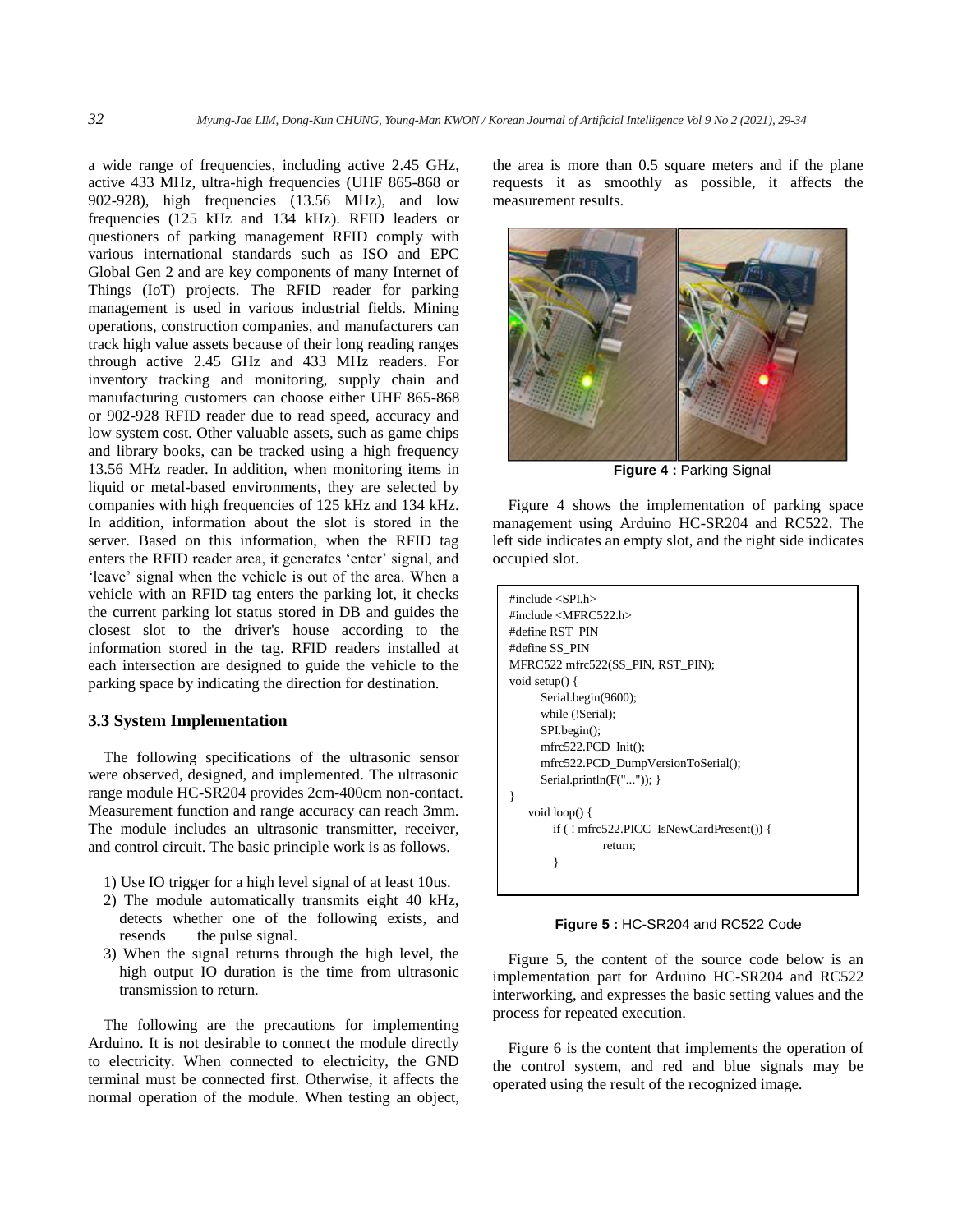```
int trig = 2;
int echo = 3;
void setup() {
     Serial.begin(9600);
     pinMode(trig, OUTPUT);
     pinMode(echo, INPUT);
}
void loop() {
       digitalWrite(trig, HIGH);
       delayMicroseconds(10);
       digitalWrite(trig, LOW);
       int distance = pulseIn(echo, HIGH) * 340 / 2 /10000;
       Serial.print(distance);
       Serial.println("cm");
       delay(100);
}
}
float duration, distance;
if ( ! rfid.PICC_IsNewCardPresent() || 
! rfid.PICC_ReadCardSerial()) {
digitalWrite(6, HIGH);
delayMicroseconds(2);
digitalWrite(6, LOW);
duration = pulseIn(5, HIGH);distance = ((float)(duration * 340) / 10000) / 2;if(distance < 20)\{digitalWrite(3,LOW);
digitalWrite(4,HIGH);
}
else {
digitalWrite(4,LOW);
digitalWrite(3,HIGH);
}
}
MFRC522::PICC_Type piccType 
= rfid.PICC_GetType(rfid.uid.sak);
if (piccType 
!= MFRC522::PICC_TYPE_MIFARE_MINI && 
piccType 
!= MFRC522::PICC_TYPE_MIFARE_1K &&
piccType 
!= MFRC522::PICC_TYPE_MIFARE_4K) {
}
if(rfid.uid.uidByte[0]== A & \& \&rfid.uid.uidByte[1] == B \&\&rfid.uid.uidByte[2] == C \&\&rfid.uid.uidByte[3] == D} {
digitalWrite(3,LOW);
digitalWrite(4,HIGH);
\overline{ }
```
**Figure 6:** System Implementation Code

#### **4. Conclusion** } }

This paper proposes an intelligent parking management system with the following functions to solve various problems caused by a lack of parking space. First, we quickly implemented prototypes at a low cost using Arduino. Through this, we simulated whether it can be

applied and utilized in real situations. The functions of the proposed system can be divided into parking space management and guidance information management. The parking space management function is a function that displays the total number of parking available by checking and notifying parking sections, and the information management function is a function that presents the most suitable parking location through machine learning for frequently parked places. When a vehicle enters a parking space to handle this function, the automatic parking management system distinguishes the registered vehicle from the external vehicle through the RC522 sensor. In addition, after checking whether the parking slot is empty, the HC-SR204 sensor is displayed through the LED so that the driver can visually check it. RFID is designed to check the parking status of the server in real time and provide the driver with optimal route service to the parking slot. Through this function, the presence or absence of a parking space can be checked, limited parking space usability and parking convenience can be expected to be improved by giving management convenience and accessibility, and environmental improvement such as minimization of idling is expected.

As a future research project, since this paper presented a prototype for simulation, there are some areas to be supplemented in the lack of camera recognition rate, malfunction of the interlocking device, and response speed. In addition, it is necessary to add a function for space management for the elderly and pregnant women as a space for the transportation vulnerable, which is being realized in actual parking spaces.

## **References**

- Edin, Mujčić., & Una, DrakulićMerisa Škrgić. (2018). Smart Parking System Based on Arduino SD Card Ajax Web Server. *Advanced Technologies, Systems, and Applications, II*, 741- 750.
- Faiz, Ibrahim S., Patrik, Nirnay. J., Saideep, Pradeep. B., Omkar Pradip. K., & Nikhilkumar Shardoor B. (2016). Smart parking system based on embedded system and sensor network. Int. J. Compute. Appl. (View 30.07.2015)
- Guo, T., Dong, J., Li, H., & Gao, Y. (2017). Simple convolutional neural network on image classification. *IEEE 2nd International Conference on Big Data Analysis (ICBDA)*, 721-724.
- Halleman, B. (2003). Europe's space program (parking space, naturally). *Traffic Technology International, February/March*, pp. 46–49.
- Kong, Y. H., & Lee, W. C. (2017). Dynamic Obstacle Avoidance and Optimal Path Finding Algorithm for Mobile Robot Using Q-Learning. *Journal of Korean Institute of Information*